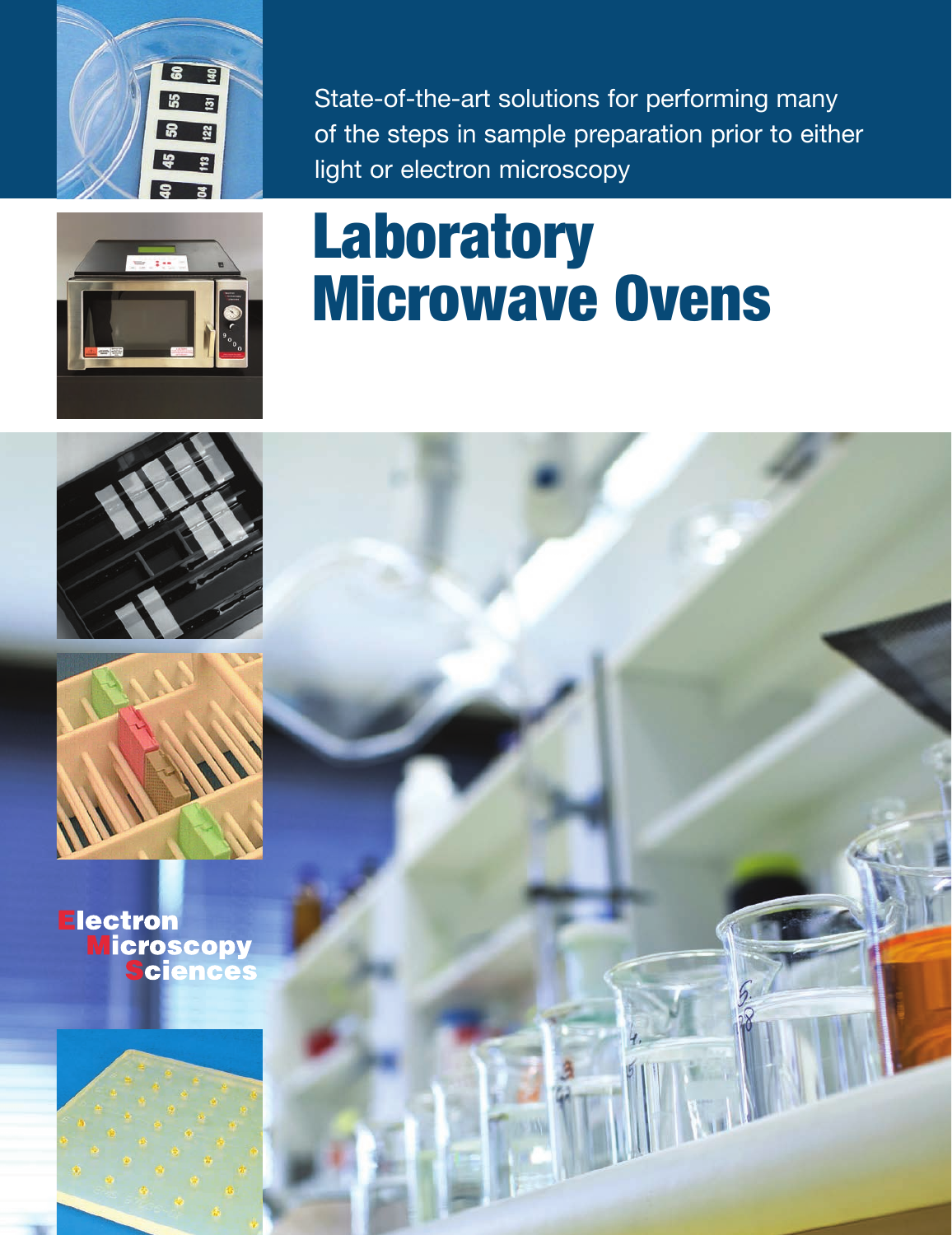## **EMS 9000**

**Precision Pulsed Laboratory Microwave Oven**

## State-of-the-art solution for performing many of the steps in sample preparation prior to either light or electron microscopy

#### **Overview**

The EMS 9000 Laboratory Microwave Oven represents a state-of-the-art solution for performing many of the steps in sample preparation prior to either light or electron microscopy. Procedures such as fixation, staining, dehydration, decalcification, impregnation, polymerization as well as immunohisto and cytochemistry can be done with ease in the EMS 9000.

The EMS 9000 offers a significant reduction in processing times while obtaining improved results.

#### **Features**

- $\blacksquare$  900 watt nominal output with variable wattage
- $\blacksquare$  Bubble manifold for 5 tubes
- Forced exhaust system with fail-safe interlock
- Adjustable duty cycle-one second and greater for very precise process control
- **n** Magnetron pre-warming
- $\blacksquare$  Right side closet
- $\blacksquare$  Vacuum system for rapid infiltration (optional)
- Load cooler/circulation system (optional)
- **n** Three different timer modes
- $\blacksquare$  Multiple safety interlocks
- Visual and aural warnings on errors and malfunctions
- $\blacksquare$  All controls are automated
- $\blacksquare$  Flexible temperature probe

#### **Advantages**

- Ease of use: User-friendly touch keypad to set and store all parameters-programmable
- $\blacksquare$  Multiple running modes
- $\blacksquare$  Multiple bubble mixing (5 ports)
- $\blacksquare$  Adjustable temperature probe
- **N** Ventilation
- Optional vacuum cycling for rapid infiltration
- **n** Optional Load cooler
- $\blacksquare$  Safety exhaust fans with fail safe interlock
- $\blacksquare$  Integrated on board digital controller



#### **For Optimum Results**

The EMS 9000 features a touch pad keyboard that allows for all settings to be programmed quickly and easily. With a very well defined adjustable effect, accurate temperature control, well ventilated chamber, and three different timing modes, the EMS 9000 is the most advanced microwave processor available today.

#### **For Temperature Control**

Our temperature control not only prevents the tissue in the chamber from becoming denatured (by high temperature) but it also assists in pulsing the microwave effect in small precise portions. The temperature control has a direct effect on the magnetron for it allows the unit to switch on and off in the most efficient way at the preset effect level. The temperature probe is mounted on a ball swivel that allows for easy placement of the probe within the microwave chamber. In addition, the probe is made from stainless steel and it is quite flexible so that it may be bent and formed as required to place it in various shaped containers. The temperature sensor is located at the tip of the probe.

#### **Bubble Mixing from up to 5 Tubes**

Inside the chamber there is a manifold for up to 5 tubes that allows you to achieve bubble mixing in from one to five containers at the same time. There is a built in air pump that facilitates the mixing and avoids temperature gradients in the mixing process. These adjustable bubble mixers make the EMS 9000 ideal for decalcification.

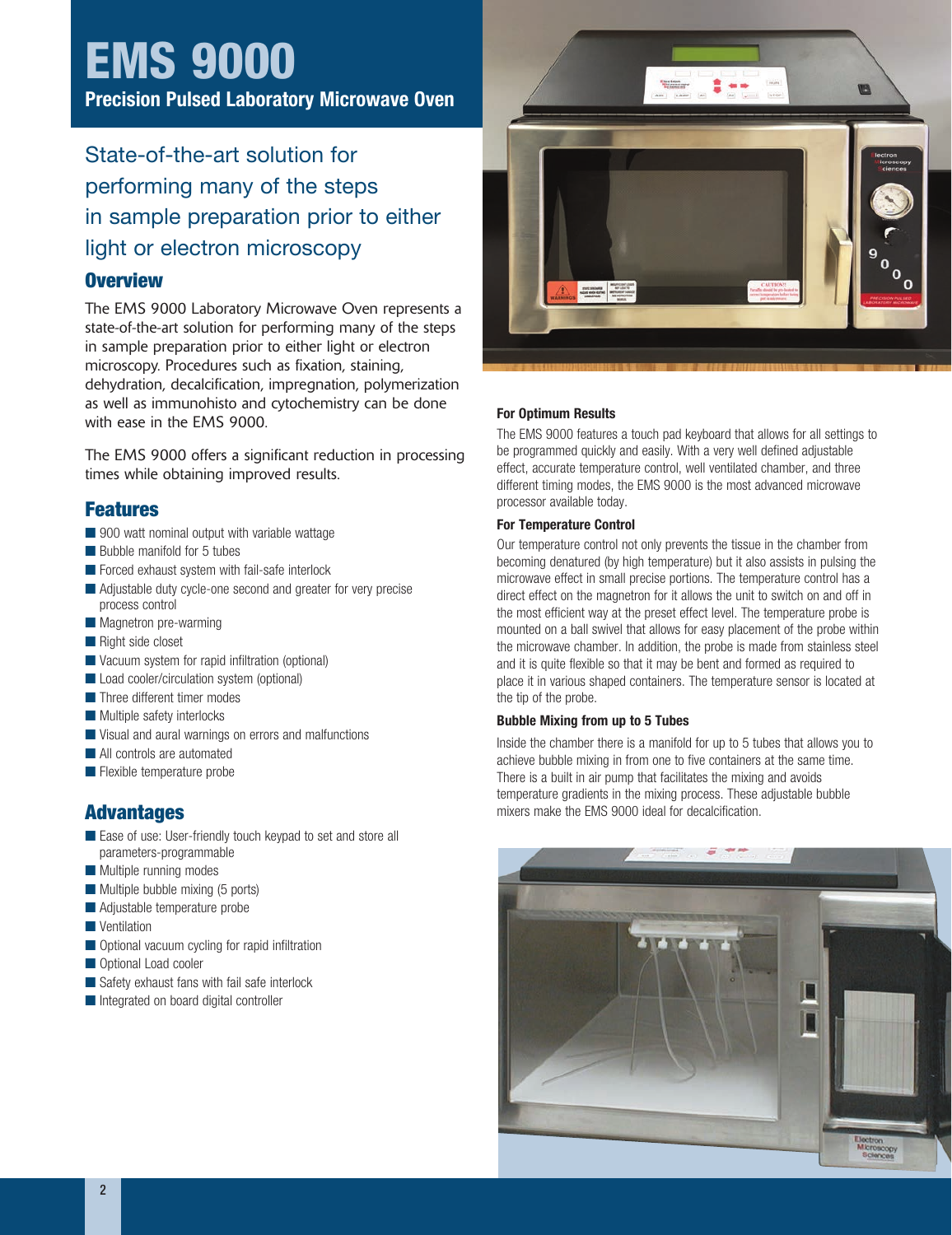#### **Adjustable Set Effect**

The set effect is adjustable at anytime either before or during a run. This aids in the balance of the microwave load and the content of the microwave absorber. It should be noted that the penetration rate and process times are influenced by the presence of microwave radiation in the chamber and for this reason it is imperative that the effect rate be adjustable. The unit allows for preset parameters, which are stored in the EMS 9000 memory and are called upon to perform particular processes automatically.

## Our oven is so versatile that you have the option to run it in three different modes depending on your application:

#### **1. Dual mode**

a.) Time at temperature—The timer starts after the selectable threshold temperature is reached.

The timer measures the time of the process at the set point temperature b.) Total time—The timer starts upon entry into "run" state and measures the total time of the process including the ramp-up time.

- **2. Extended timer range of 99 hours: 59 minutes: 59 seconds**
- **3. Count up and count down timing**

#### **The EMS 9000 processor has two microwave power control modes.**

- **Temperature—Under the temperature control, the power is** adjusted in a closed loop fashion to obtain a particular temperature profile.
- **Power—Under power control, the power is adjusted in a fashion** that ignores the process temperature as a control factor. In both of the control methods power output is pulsed with a one second cycle time. However, because the EMS9000 can supple power pulses as short as 120 milliseconds, the power output can be finely tuned to provide excellent control in both modes.

## The system has many unique safety features that make the EMS 9000 the safest unit on the market!

The on-board screen will caution and shut down the system if there is high probe temperature, system over temperature; keyboard error; inoperative vent or low probe temperature.

The oven chamber is made entirely of stainless steel and is very easy to clean .It is extremely resistant to all staining solutions and solvents. The floor of the unit is ceramic which serves as a thermal insulator and will not absorb microwaves and it is completely chemical resistant.

The EMS 9000 is designed for easy operation and maintenance. All of the controls can be set with one hand and are easily accessible allowing for changes at anytime.

The unit has a built-in reflector inside the chamber that evenly distributes the microwaves and prevents "hot spots" from forming even for very small volumes.

#### **Specifications**

| <b>Microwave Output:</b>                | 825W                                     |
|-----------------------------------------|------------------------------------------|
| <b>Effect Range:</b>                    | $0 - 100%$                               |
| <b>Temperature Range:</b>               | $0-120$ °C                               |
| <b>Temperature Accuracy:</b>            | Timer error: $< 0.1\%$                   |
|                                         | in all modes                             |
| <b>Temperature Readout Update Rate:</b> | once/sec                                 |
| <b>Temperature Readout Accuracy:</b>    | $< 0.5$ °C                               |
| <b>Power Control Accuracy:</b>          | $error < 1\%$                            |
| <b>Air Agitation:</b>                   | Total air agitator flow is               |
|                                         | 1 liter per minute nominal               |
| <b>Internal Lighting:</b>               | <b>Chamber Lighting available</b>        |
|                                         | at all times via keyboard switch         |
|                                         | (40 watt incandescent lamp)              |
| <b>Fluid Ports:</b>                     | 2 ports supplied as a standard -         |
|                                         | accepts up to 3/16" hose.                |
| <b>Pulse Length:</b>                    | 1 second                                 |
| <b>Timer Value:</b>                     | 0-99:59:59                               |
| <b>Vent System:</b>                     | Vent fan rated at 106 CFM nominal        |
| <b>Input Power:</b>                     | 15A at 120 Volts nominal                 |
|                                         | 10A at 230 Volts nominal                 |
| <b>System Dimensions:</b>               | 19"High x 21.5"Wide x 24.5"Diameter      |
|                                         | (48.3cm x 54.6cm x 62.2cm)               |
| <b>Microwave Chamber:</b>               | 9.5" High x 13.5" Wide x 15.5" Diameter  |
|                                         | (24.1cm x 34.3cm x 39.4cm)               |
| Weight:                                 | $70$ lbs.                                |
| <b>Continuous Run:</b>                  | Timer override works as a count up timer |
|                                         | for an indefinite period of time.        |

#### **Safety Interlocks:**

- \* Vent interlock inhibits operation unless vent airflow is normal
- \* Primary Door Interlock
- \* Secondary Door Interlock
- \* Monitor Switch Short circuit of the magnetron when door is open
- \* Oven temperature Switch
- 100, 120, 230 volt models FCC approved, CSA NRTL approved.

#### **Ordering Information**

#### **Includes:**

- 8' Ventilation Hose User's Manual Microwave Companion
- **n** Processor Tray **n** Vacuum Processor Bowl (when ordering Vacuum option)
- **N** Vacuum Processor Cover (when ordering Vacuum option)
- $\blacksquare$  74 Position Cassette Basket Set  $\blacksquare$  (2) Histoprocessing Bowls
- n (2) Microwave Transparent Containers **n** Polar Heat Sample Pack
- **n** Preserve Solution

| Cat. No. | <b>Description</b>                             | Qty. |
|----------|------------------------------------------------|------|
| 97030    | <b>EMS 9000 Laboratory Microwave Precision</b> |      |
|          | Pulsed Microwave Oven.                         |      |
|          | Complete with: Integrated Vacuum Pump,         |      |
|          | Remote Temperature Probe, Stirrer Antenna,     |      |
|          | Microwave Cookbook: Microwave Tool book        | each |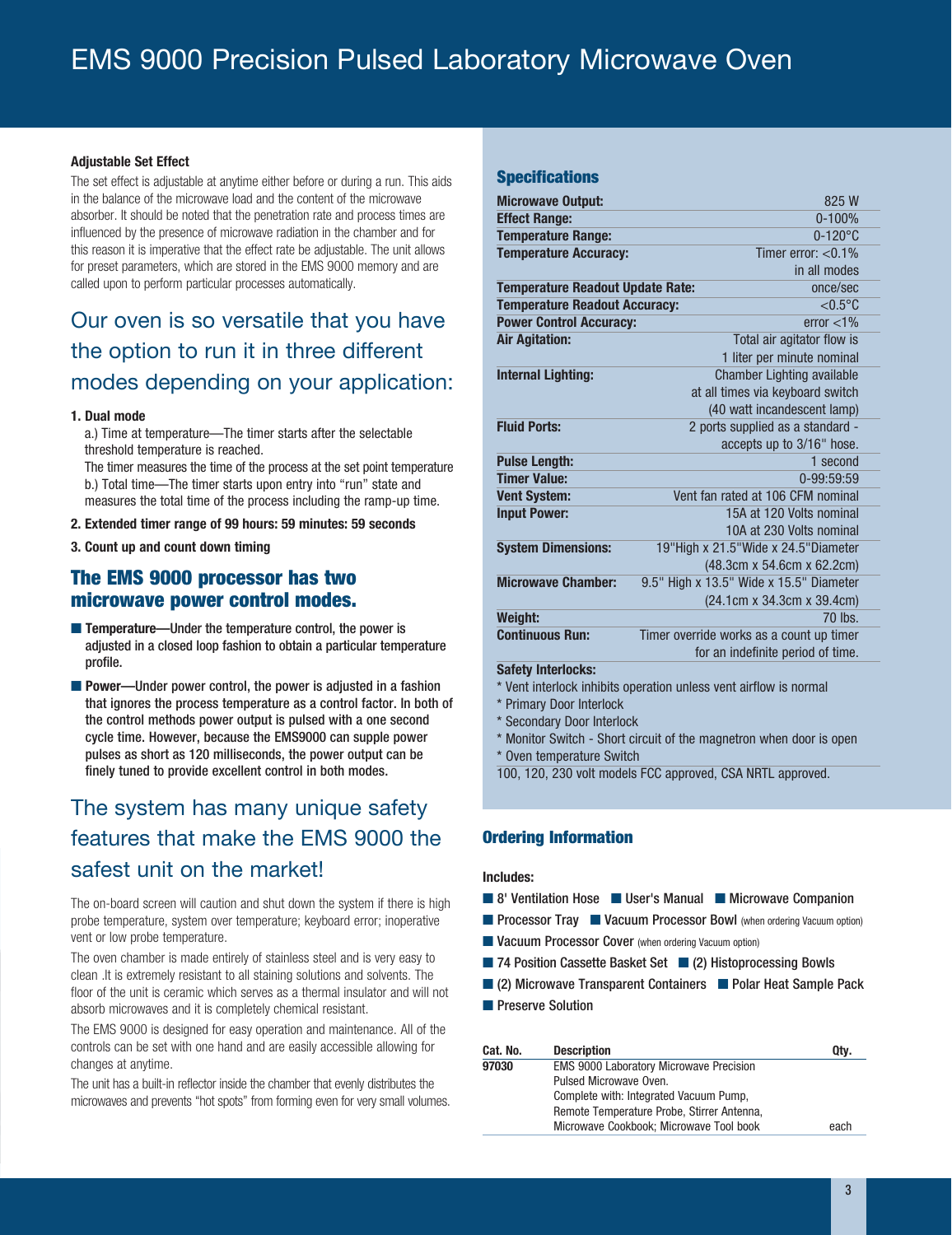## **EMS 9000 Optional Accessories**



#### EMS EXCLUSIVE

## **EMS 9000 Processing Chamber**

Microwave processing tissues for electron microscopy can yield inconsistent results caused by different microwave distribution patterns within the microwaves chamber. Exact, consistent placement of samples



Sturdy, heat & chemical resistant guide allows exact placement of processing chamber every time.

within the chamber is key to achieving uniform results. After two years of development and testing at a leading University Hospital, Electron Microscopy Sciences is proud to introduce the MPC 9000. The MPC 9000 developed only for our use in our top-of-the-line EMS 9000 laboratory microwave processor, hits the target that every laboratory needs: consistent processing, vacuum infiltration, and quick specimen turnaround.

#### **Features:**

- **Sturdy heat and chemical resistant quide frame.**
- **I** Uses standard EMS Lynx I & II specimen handling technology
- $\blacksquare$  Two tip-proof processing stations for disposable processing vials.
- A wide range of processing baskets configurations available.
- Feed-through for process temperature probe placement while under vacuum.
- **I** Low maintenance chamber disassembles for easy cleaning.



Lynx I specimen vial are locked in and tip-proof during processing. That's the specimen basket it holder assembly in the rear vial.



User may mix and match the basket configuration to match the workload

| Cat. No. | <b>Description</b>                   | Qty. |
|----------|--------------------------------------|------|
| 97045    | MPC9000 Microwave Processing Chamber | each |

#### **EMS 9002 Vacuum Processor (factory-installed option)**

Made from Pyrex® glass which offers better temperature conductivity and stability than any other material and is chemically resistant and microwave transparent.

The EMS 9002, when used in conjunction with our EMS 9000 processor, improves ultra-structural preservation during microwave assisted chemical fixation and reduces infiltration times dramatically.

#### **Specifications**

**Vacuum Pump —** Voltage: 115V, Amps: 2.6, CFM (Free Air): 0.8, Fittings: 1⁄4" I.D. tubing

| <b>Cassette Rack — Material: All PTFE, Capacity: 74 cassettes</b>                  |
|------------------------------------------------------------------------------------|
| <b>Vessel</b> — Dimensions — Tray: $12"$ x $10"$ x $5"$                            |
| <b>Bowl —</b> 9.75" diameter x 2" depth, Liquid Capacity: 2.9 liters, Vacuum Cover |
| Material: polypropylene, Fittings: 1/4" I. D. Tubing                               |

| Cat. No. | <b>Description</b>                                           | Qtv. |
|----------|--------------------------------------------------------------|------|
| 97050-A  | EMS 9002 Vacuum Processor, factory installed option          |      |
|          | includes: Processing Vessel. Cassette Rack. and Vacuum Pump. | each |

#### **Accessories for the EMS 9002 Vacuum Processor**

**Vacuum Processor Kit:** For vacuum processing of tissue samples in the Vacuum Microwave Processor. **Includes:** Vacuum Processor Bowl (2825/1), Processor Tray (2825/3), Vacuum Processor Tubing Kit (2825/4), 74 Cassette Processing Rack (2825/6)

| Cat. No. | <b>Description</b>   | Otv. |
|----------|----------------------|------|
| 97052-10 | Vacuum Processor Kit | each |

**Vacuum Processor Tubing Kit: Used in conjunction with Vacuum Processor** Bowl (H2825/1) and Vacuum Processor Cover (H2825/2).

| Cat. No. | <b>Description</b>          | Qtv. |
|----------|-----------------------------|------|
| 97052-11 | Vacuum Processor Tubing Kit | each |
|          |                             |      |

**Non-Vacuum Processor Kit:** For processing of tissue samples in the H2850 Microwave Processor. **Includes:** Non Vacuum Processor Bowl (H2825/5), Processor Tray (H2825/3), 74 Cassette Processing Rack (H2825/6)

| Cat. No. | <b>Description</b>       | 0tv  |
|----------|--------------------------|------|
| 97052-12 | Non-Vacuum Processor Kit | each |

#### **74 Cassette Processing Rack:** For cassette storage

during tissue processing.

vacuum attachments

| Cat. No. | <b>Description</b>          | Qty. |
|----------|-----------------------------|------|
| 97052-13 | 74 Cassette Processing Rack | each |

**Processor Tray:** Used to transfer processor bowls in and out of microwave processors. Made of durable microwave transparent polypropylene plastic.

**Vacuum Processor Bowl: Used in conjunction with** Vacuum Processor Cover and Vacuum Processor Tubing Kit. **Non-Vacuum Processing Bowl:** Not for use with

| Cat. No. | <b>Description</b>          | Qty. |
|----------|-----------------------------|------|
| 97052-13 | 74 Cassette Processing Rack | each |



| Qty. |  |
|------|--|
| each |  |
| each |  |

| Cat. No. | <b>Description</b>         | Qty. |
|----------|----------------------------|------|
| 97052-15 | Vacuum Processing Bowl     | each |
| 97052-16 | Non-Vacuum Processing Bowl | each |
|          |                            |      |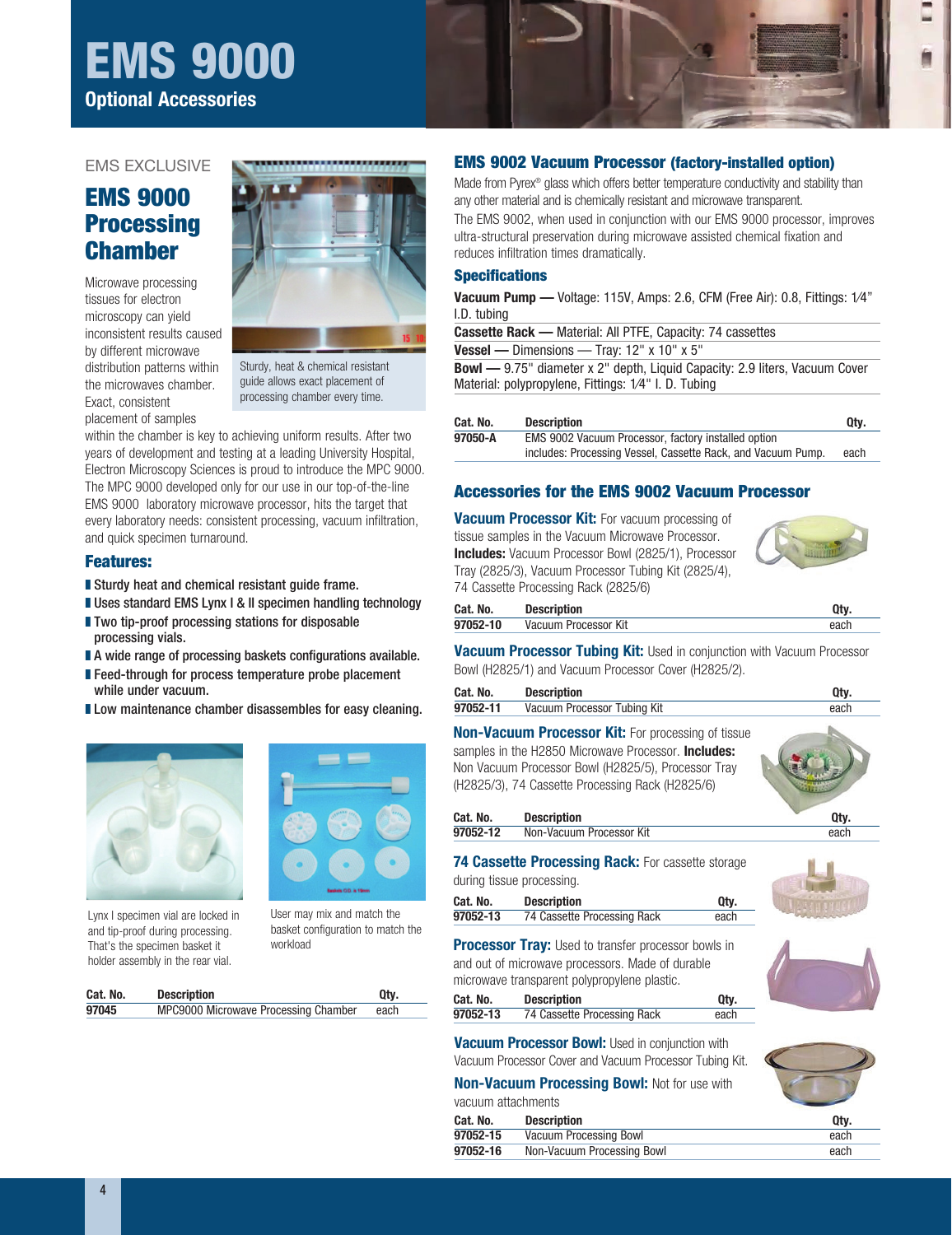## Staining and General Purpose Laboratory Microwave Ovens

#### **97500 and 97550**

## **Staining and General Purpose Microwave Oven**

All-in-one-microwave provides continuous power controller and 2-second magnetron cycle time for super fine control. Excellent for rapid special stain procedures.

#### **Features**

- "Dial in" desired power from 20% 100%
- Adjustable air agitation ensures even temperature and reagent dispersion for all specimens
- **Exampless steel interior and exterior for easy maintenance, long life**
- $\blacksquare$  Preset & variable time entry
- **Digital countdown timer, accurate to 1 second**
- High-performance vent system with standard 4" output; connect to fume hood or vent stack
- Microwave stirrers (no carousel necessary) for even microwave distribution, no "hot spots"
- "User friendly" controls, icon-based functions
- $\blacksquare$  Tall chambers, for tall containers and vessels
- **IIIIlluminated interiors with stain-resistant ceramic floors**
- **II USA manufacture; FCC compliance**
- Helps meet CAP ANP.29430, OSHA 29CFR 1910.303(b)(2), NCCLS GP28-P guidelines



#### **Accessories**

The Staining and General Purpose Microwave Oven includes:

**n** 8' Ventilation Hose **n** User's Manual

#### **Ordering Information**

| Cat. No. | <b>Description</b>                                | Qtv. |
|----------|---------------------------------------------------|------|
| 97500    | Staining and General Purpose Laboratory Microwave | each |



#### **Specifications:**

| <b>Exterior dimensions (WxHxD)</b> : $22''$ x 13.5" x 23 $9/16''$ | (55.88cm x 34.29cm x 59.85cm) |
|-------------------------------------------------------------------|-------------------------------|
| Interior dimensions (WxHxD): 14.5" x 9.25" x 14.5"                |                               |
|                                                                   | (36.83cm x 23.5cm x 36.83cm)  |
| Weight:                                                           | 70 lbs                        |
| Power output:                                                     | 840W                          |
| Input power:                                                      | 15A at 120y nominal           |
| Vent system output:                                               | 100cfm                        |
| Presets available:                                                | 20                            |
| <b>Number of power settings:</b>                                  | 5                             |

## **General Purpose Microwave Oven**

The most affordable general-purpose laboratory microwave oven ever, featuring high-performance fume extraction. Excellent for general laboratory use (slide drying, histology staining, etc.).

#### **Features**

- $\blacksquare$  (5) built-in calibrated power settings
- **Exampless steel interior & exterior for easy maintenance, long life**
- Digital countdown timer, accurate to 1 second
- High-performance vent system with standard 4" output: connect to fume hood or vent stack
- **I** Microwave stirrers (no carousel necessary) for even microwave distribution, no "hot spots"
- "User friendly" controls, icon-based functions
- $\blacksquare$  Tall chambers, for tall containers and vessels
- **IIIIlluminated interiors with stain-resistant ceramic floors**
- **I** USA manufacture; FCC compliance
- Helps meet CAP ANP.29430, OSHA 29CFR 1910.303(b)(2), NCCLS GP28-P guidelines

#### **Accessories**

The General Purpose Microwave Oven includes:

**n** 8' Ventilation Hose **n** User's Manual

#### **Ordering Information**

| Cat. No. | <b>Description</b>                          | Qty. |
|----------|---------------------------------------------|------|
| 97550    | <b>General Purpose Laboratory Microwave</b> | each |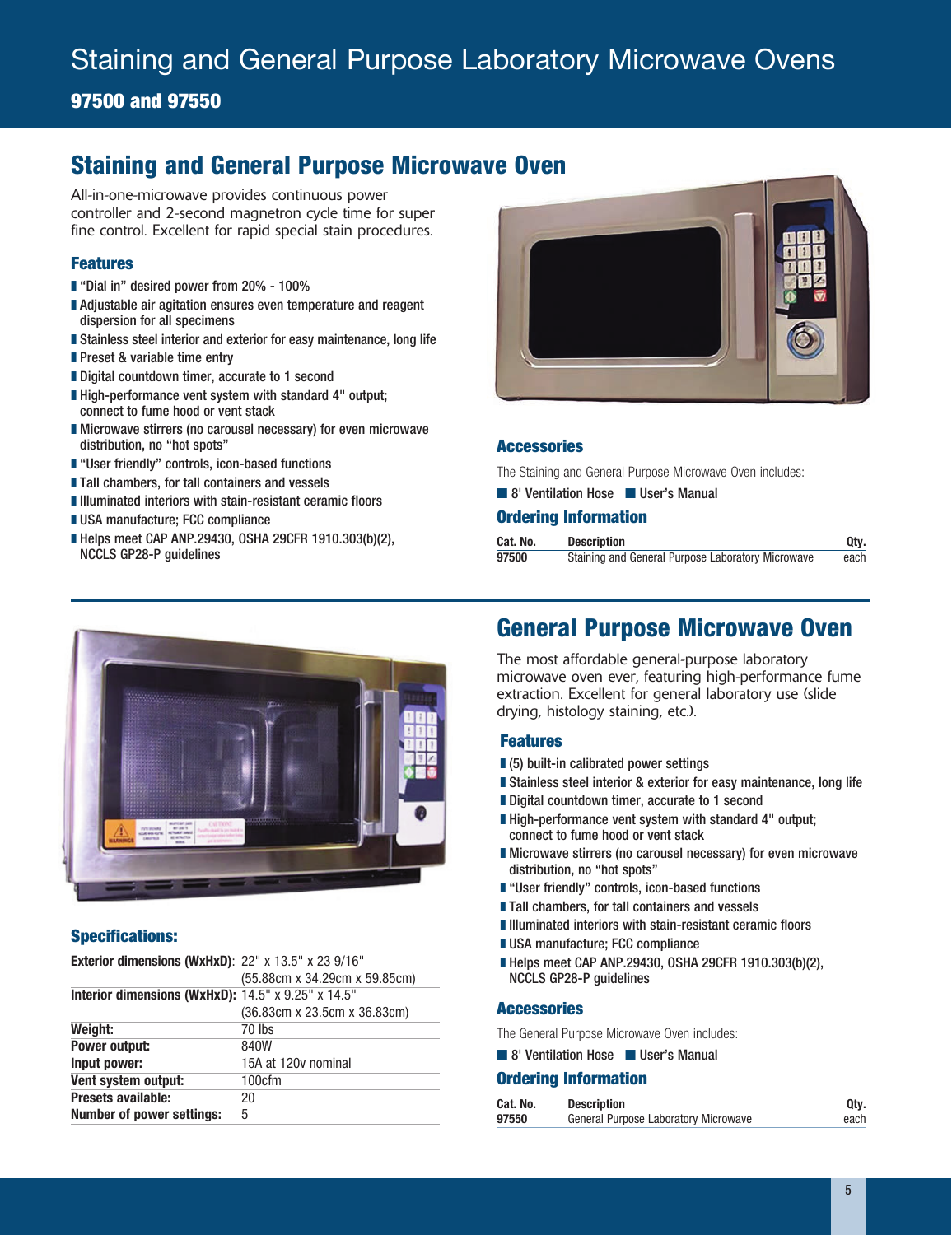#### **Microwave Leakage Detector**

Evaluate microwave oven leakage and other environmental safety concerns. Features maximum and minimum hold, an audible alarm, and a zero adjustment to eliminate background EMF. The display also indicates overload and low battery. Comes with a soft carrying case and standard 9V battery, which provides approximately 100 hours of use.



**Dimensions:** 5¼" x 2¼" x 1¼" (130 x 56 x 38mm). Weight: 6oz (170g).

#### **Specifications**

| <b>Display</b>             | 3 <sup>3</sup> % digits, maximum reading 3999 |
|----------------------------|-----------------------------------------------|
| <b>RF Power Density</b>    | $0.003 - 2.700$ mW/cm <sup>2</sup>            |
| <b>RF Frequency</b>        | $50MHz \sim 3.5GHz$                           |
| <b>Microwave Frequency</b> | 2450MHz                                       |
| <b>Resolution</b>          | $0.001$ mW/cm <sup>2</sup>                    |
| <b>Accuracy</b>            | $\pm$ 2dB @ 2.45GHz $\pm$ 50MHz               |
| Axis                       | Single                                        |
| Alarm                      | $@$ readings $>1$ mW/cm <sup>2</sup>          |
| <b>Operating Temp</b>      | 41°F ~ $\sqrt{104}$ °F (5°C ~ 40°C)           |
| <b>Operating RH</b>        | $<$ 80% RH                                    |
|                            |                                               |

| Cat. No. | <b>Description</b>         | Otv. |
|----------|----------------------------|------|
| 72083-00 | Microwave Leakage Detector | each |

#### **AirChek® Badges**

*Monitor vapor levels, simply and effectively.*

Airchek Badges provide an innovative, simple and effective system for monitoring vapor levels, including Formaldehyde, Glutaraldehyde, Xylene, Toluene, and Isopropanol.



The badges are simply clipped on to the technician's clothing and a record is kept of

name, location and time, providing continuous sampling for personal monitoring and allowing the measurements required under Government regulations.

One badge provides continuous sampling over 8 hours. A second badge can be used to supply information for analysis of 15-minute peak exposure periods.

| Cat. No. | <b>Description</b>                         | Qty.       |
|----------|--------------------------------------------|------------|
| 64472-10 | AirChek <sup>®</sup> Badge, Formaldehyde   | $6$ /p $k$ |
| 64472-20 | AirChek <sup>®</sup> Badge, Glutaraldehyde | $6$ /p $k$ |
| 64472-30 | AirChek <sup>®</sup> Badge, Xylene         | $6$ /p $k$ |
| 64472-40 | AirChek <sup>®</sup> Badge, Toluene        | $6$ /p $k$ |
| 64472-50 | AirChek <sup>®</sup> Badge, Isopropanol    | $6$ /p $k$ |

## **Alpha-Numeric Oven Tray\***

## EMS EXCLUSIVE

Made from polypropylene, Each line is spaced 1 cm apart with letters along the sides and numbers across the top and bottom. This tray has ruled lines that aid in the reproducible placement of the specimens in the oven.

|                |  |  |   |   |    |                                              |  |  |  |  | . . | $-$ |                          |
|----------------|--|--|---|---|----|----------------------------------------------|--|--|--|--|-----|-----|--------------------------|
| š              |  |  |   |   |    |                                              |  |  |  |  |     |     |                          |
|                |  |  |   |   |    |                                              |  |  |  |  |     |     |                          |
| ö              |  |  |   |   |    |                                              |  |  |  |  |     |     |                          |
| Ŧ              |  |  |   |   |    |                                              |  |  |  |  |     |     |                          |
| O              |  |  |   |   |    |                                              |  |  |  |  |     |     | ō                        |
| N              |  |  |   |   |    |                                              |  |  |  |  |     |     |                          |
| $\overline{a}$ |  |  |   |   |    |                                              |  |  |  |  |     |     | $\overline{\phantom{a}}$ |
| x              |  |  |   |   |    |                                              |  |  |  |  |     |     |                          |
| $\overline{a}$ |  |  |   |   |    |                                              |  |  |  |  |     |     |                          |
|                |  |  |   |   |    |                                              |  |  |  |  |     |     |                          |
|                |  |  |   |   |    |                                              |  |  |  |  |     |     |                          |
| ×              |  |  |   |   |    |                                              |  |  |  |  |     |     |                          |
| G              |  |  |   |   |    |                                              |  |  |  |  |     |     |                          |
| ×              |  |  |   |   |    |                                              |  |  |  |  |     |     |                          |
| ×              |  |  |   |   |    |                                              |  |  |  |  |     |     |                          |
| e              |  |  |   |   |    |                                              |  |  |  |  |     |     |                          |
| ċ              |  |  |   |   |    |                                              |  |  |  |  |     |     |                          |
|                |  |  |   |   |    |                                              |  |  |  |  |     |     |                          |
|                |  |  | y | ٠ | 15 | 11 12 13 14 15 16 17 18 19 20 21 22 23 24 25 |  |  |  |  |     |     | r.                       |

#### **Microwave Calibration Slide Set\***

## EMS EXCLUSIVE

A calibration slide for microwave staining. A set which includes two glass slides. Slide #1 has liquid crystal squares corresponding to the following temperatures: 35°C, 40°C, 45°C; Slide #2 has liquid crystal squares corresponding to the following temperatures: 50°C, 55°C, and 60°C.

This calibration set will ensure reproducible programming of the oven to achieve an ideal target

temperature of large staining volumes (50-200ml solution).

| Cat. No. | <b>Description</b>                     | Qtv. |
|----------|----------------------------------------|------|
| 97031-01 | <b>Microwave Calibration Slide Set</b> | set  |

#### **Stain-'N'-Temp Slide\***

## EMS EXCLUSIVE

This device is used as an aid when programming a microwave oven to achieve an ideal target temperature of 20-100ml staining



Calibration

 $S11de:$  #2

Calibration

35 40 45

Slide  $#1$ 

volumes. The tool is designed to give quantitative temperature information about the droplet during staining of tissue sections on electron microscope grids.

This unit is a 4-well PTFE-coated glass slide, each well 8mm in diameter which will maintain the uniform shape of the droplet; 4 liquid crystal temperature strips ranging from 35° to 50° are affixed to each well to monitor the microwave oven temperature.

| Cat. No. | <b>Description</b>   | Qtv.       |
|----------|----------------------|------------|
| 97030-01 | Stain-'N'-Temp Slide | each       |
| 97030-06 | Stain-'N'-Temp Slide | $6$ /p $k$ |

#### **Fix-'N'-Temp Container\***

#### EMS EXCLUSIVE

This container will permit rapid specimen handling and provides temperature information during microwave irradiation. A liquid crystal strip is affixed into the bottom of a 35mm diameter petri



dish and covered with a thin layer of EMbed resin. The temperature range is 35°C–60°C. This container is ideal for tissue fixing by microwaves. The two active temperature windows are 45°C and 50°C.

| Cat. No. | <b>Description</b>     | Qtv.       |
|----------|------------------------|------------|
| 97033-01 | Fix-'N'-Temp Container | each       |
| 97033-06 | Fix-'N'-Temp Container | $6$ /p $k$ |

| Cat. No. | <b>Description</b>      | Qty. |
|----------|-------------------------|------|
| 97035-01 | Alpha-Numeric Oven Tray | each |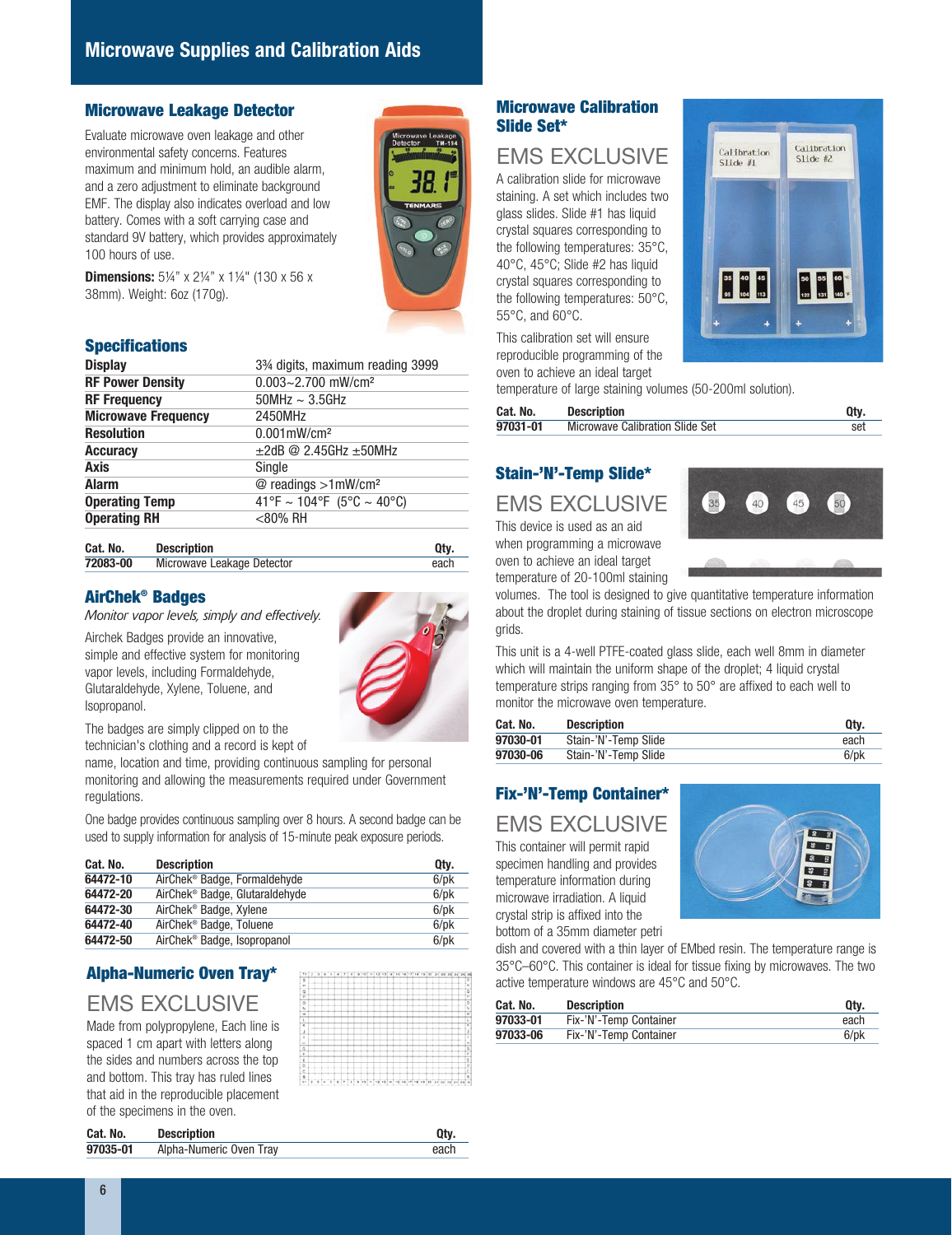#### **Neon Bulb Array\***

## EMS EXCLUSIVE

This Neon Bulb Array is made from silicone and has many advantages:

- **1.** Silicone has a high resistance to extreme heat.
- **2**. The silicone holds each bulb snugly and prevents bulb spillage during handling.

Each bulb in the mat is 2.5cm apart. The mat is divided into quadrants. A mark on the back left corner of the array lid is used to key the back left corner of the oven. There are letters and numbers along each edge for easy placement on the Alpha-numeric tray. The mat size is 8"x 8".

The above microwave accessories are developed in collaboration with Dr. Gary Login, Beth Israel Hospital, Boston, MA.

#### **Incubation Tray for Microwave Immunostaining**

For immunostaining, we recommend a water load that is the same size as the bottom of the microwave cavity in order not to disturb the distribution of microwave energy within the cavity. In our research, we found that between 150 and 200ml of water in the bottom of the incubation tray prevents



evaporation of the droplets of reagent. A PAP pen should be used to maintain the droplets at a uniform size and shape.

| Cat. No. | <b>Description</b>                           | Qtv. |
|----------|----------------------------------------------|------|
| 97060    | Microwave Incubation Tray for Immunostaining | each |

#### **Coverplate™ Technology**

#### *The Coverplate Microwave Immunostaining Systems*

Shandon Lipshaw's patented Coverplate technology is the foundation of our microwave immunostaining system. Increased quality control, time and reagent savings, specimen protection, and consistent superb quality stains can be expected when using our Coverplate Microwave Immunostaining protocols.

| 97091 | Disposable Cover Plates™                        | $10$ /p $k$ |
|-------|-------------------------------------------------|-------------|
| 97092 | Cover Plate™ Slide Rack (holds 10 cover plates) | each        |

#### **Micro Tube Rack- Microwaveable**

Polypropylene floating racks keep microtubes submerged in a water bath – perfect for controlling sample temperature. Detachable legs give the users more options: attach legs so rack stands upright on benchtop, or detach legs so sample tubes can be quickly popped out by pushing down onto any surface.





Ideally to hold microcentrifuge tube in water bath during polymerization, such as LR White®, JB4. These racks are not autoclavable.

Measures: 60 mm high, including legs.

| Cat. No.  | Wells | Tubes        | <b>Shapes/Color</b>   | Qtv. |
|-----------|-------|--------------|-----------------------|------|
| 72372-SB  | 16    | $0.4/0.5$ ml | Square (102mm) Black  | each |
| 72372-SW  | 16    | $1.5/2.0$ ml | Square (102 mm) White | each |
| 72372-RB  | 8     | $1.5/2.0$ ml | Round (68 mm) White   | each |
| 72372-R20 | 20    | $1.5/2.0$ ml | Round (98 mm) White   | each |

#### **Cassette Rack for Microwave Histoprocessing**

A simple and reliable device designed to hold up to 24 standard cassettes for histoprocessing in a microwave. This new rack is manufactured from PTFE resins, and will withstand repeated exposure



to fixatives, dehydrating agents, clearing agents and paraffin. It is easily cleaned in hot water. It is intended for use with a disposable tray which holds the processing chemicals.

Four processing racks and trays will fit into the EMS 9000 Microwave Processor, so that up to 96 cassettes can be processed in one run. Using this system, the histotechnologist needs to handle the individual cassettes only once, to load them into the racks. The rack is then placed into a tray containing the dehydrating medium, usually 100% ethyl alcohol, and microwaved. After dehydration, the rack containing the cassettes is transferred into a tray containing the clearing agent, usually isopropanol, and microwaved. After clearing, the rack is transferred to a tray containing liquid paraffin, and microwaved. The whole process can take as little as 25 minutes (for small specimens, such as needle biopsies). There are no hazardous chemicals needed (no xylene !).

**97050** PTFE Cassette Rack for Microwave Histoprocessing each<br>**97051** Microwave Histoprocessing Rack with 10 Disposable Trays set **97051** Microwave Histoprocessing Rack with 10 Disposable Trays set

#### **Formalin Solutions: A New Cassette Holder for Microwave Fixation and Processing**



Each holds 64 or 40 cassettes in a single horizontal plane, which conforms to research regarding the way to achieve the best distribution

of microwave energy. It is based upon an original design in wood (the 'Bamboozle') developed by Dr. Richard Dapson of Anatech, Ltd. It is adapted to a pyrex container which allows the paraffin to easily hold its temperature, and minimizes the risk of overheating of specimens due to lack of sufficient microwavable load.

| 97070-10 | Cassette Holder and Tray, holds 64 cassettes | each |
|----------|----------------------------------------------|------|
| 97070-01 | Trav only                                    | each |
| 97070-02 | Cassette Holder only, holds 64 cassettes     | each |
| 97071-10 | Cassette Holder and Tray, holds 21 cassettes | each |
| 97071-01 | Trav only                                    | each |
| 97071-02 | Cassette Holder, holds 21 cassettes          | each |

#### **Other Holders, Racks, and Trays**

| 97052-01          | Microwave transparent dish                                | each                |
|-------------------|-----------------------------------------------------------|---------------------|
| 97052-04          | Microwave Slide Staining Holder                           | each                |
| 97090             | Microwave Slide Staining Holders,<br>with disposable tray |                     |
|                   | (each rack holds 24 slides).                              | $6$ /p $k$          |
| 97082             | Microwave-Transparent Trays                               | $50$ /p $k$         |
| <b>Containers</b> |                                                           |                     |
| 97084             | Microwave-transparent jars                                |                     |
|                   | with wide mouths and vented lids.                         |                     |
|                   | (2 x 500ml, 1 x 1000ml).                                  | $3$ /p $\mathsf{k}$ |
| 97088             | Microwave transparent "dummy                              |                     |
|                   | load"vented container                                     | each                |

|       | load vented container  | eacn        |
|-------|------------------------|-------------|
| 97086 | Microwave-transparent, |             |
|       | small-capacity         |             |
|       | staining containers    | $10$ /p $k$ |
| 97087 | Microwave Coplin Jars  |             |
|       | with vented lid        | $3$ /p $k$  |